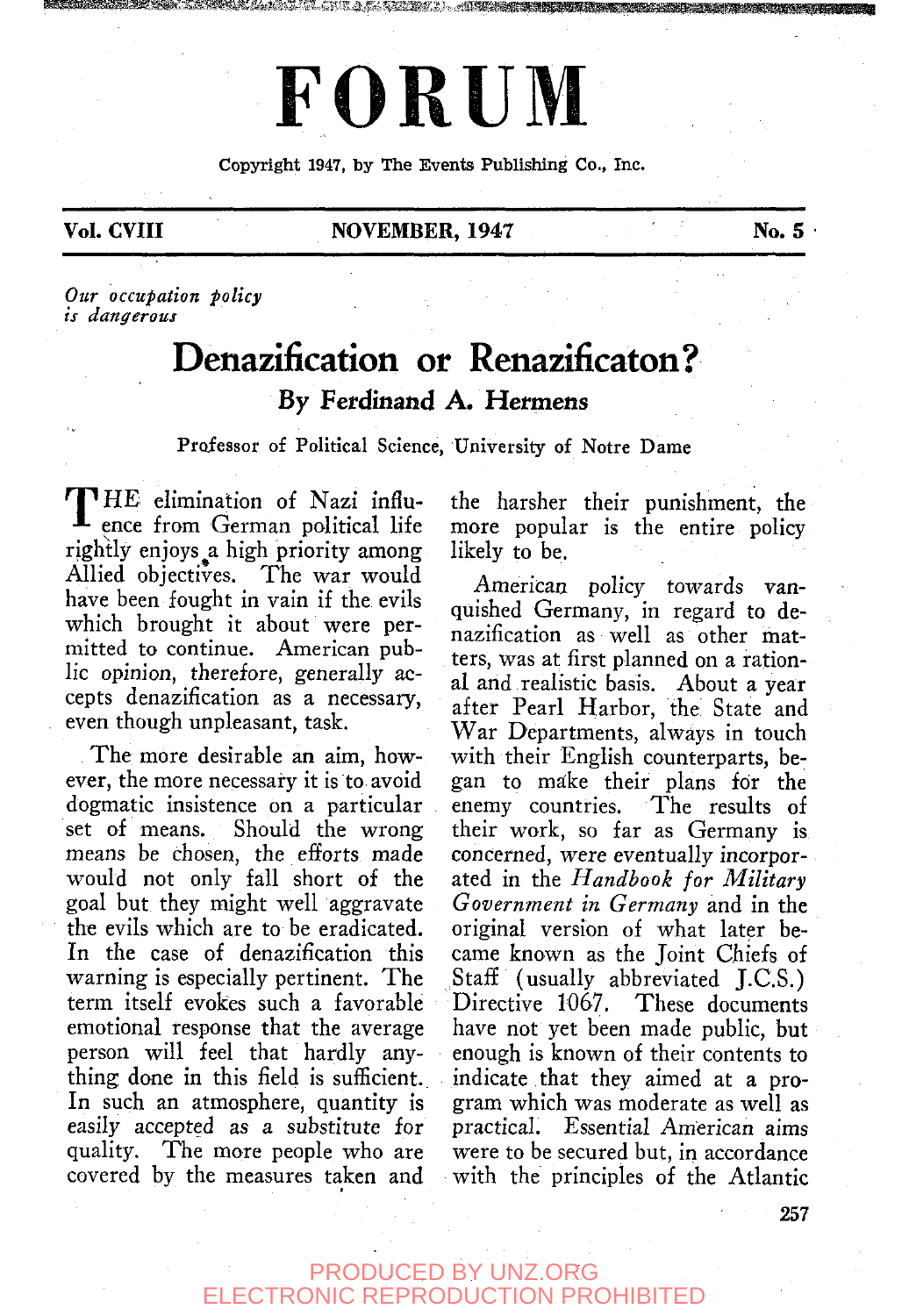Charter, chief reliance was placed on positive rather than on negative measures.

The plans in question *were* radically changed during the year preceding the Nazi surrender. In the summer of 1944, Colonel Bernard Bernstein, Mr. Morgenthau's representative in the European theatre of operations, succeeded in having the *Handbook for Military Government in Germany* discarded; the officers responsible for it were relieved of their assignments. The. State and War Departments, however, were still clinging to what was more or less their own original version of J.C.S. 1067. On March 10, 1945, there took place a meeting of the Interdepartmental Committee in which Mr. Morgenthau took vigorous exception to this draft, which then bore the initials of President Roosevelt. A new directive was drawn up during March and April; it meant a substantial victory for the policies advocated by the then Secretary of the Treasury.

In the case of denazification, the change in policy meant the addition of more and more groups to the list of those liable to arrest or dismissal.

Ultimately the members of no fewer than 60 organizations became subject to "denazification;" the same applies to those covered by about 70 additional categories. There was no difficulty in finding reasons for these additions. It is the essence of a totalitarian state not only to force a large number of people into the ruling party, but also, to draw every other form of social organization into its orbit. Organizations which are not disbanded are "coordinated." In this way, the majority of the

people are brought into at least nominal contact with the totalitarian system. If all those involved are to be eliminated from the country's social and political life, the blows are no longer aimed at the former ruling minority, but they affect the people as a whole. Indeed, the thesis of collective guilt, which obliterates the distinction between the instigators and operators of a totalitarian system and the people living under it, was at that time officially accepted in Washington. Denazification, as finally instituted, cannot be understood except in relation to this fact. On May 5, 1947, a War Department press release reported that, in the American zone of occupation, 3,278,000 out of a total of 11,825,- 000 persons were chargeable as Nazis and militarists. This was *after* the so-called Christmas and youth amnesties, and if we bear in mind that those chargeable included a high percentage of heads of families, it will be seen that "denazification" applied to such ,a large sector of the population affected all by its direct or indirect consequences.

#### MASS ARRESTS

In the early stages of denazification, mass arrests were its most spectacular feature. The number of those arrested in the American zone, and often interned in the concentration camps of the defunct Gestapo, reached a peak of 100,000. Protestant as well as Catholic leaders in Germany protested. A dispatch to the News Service of the National Catholic Welfare Conference, dated May 6, 1946, gave the following details about the background of the protests: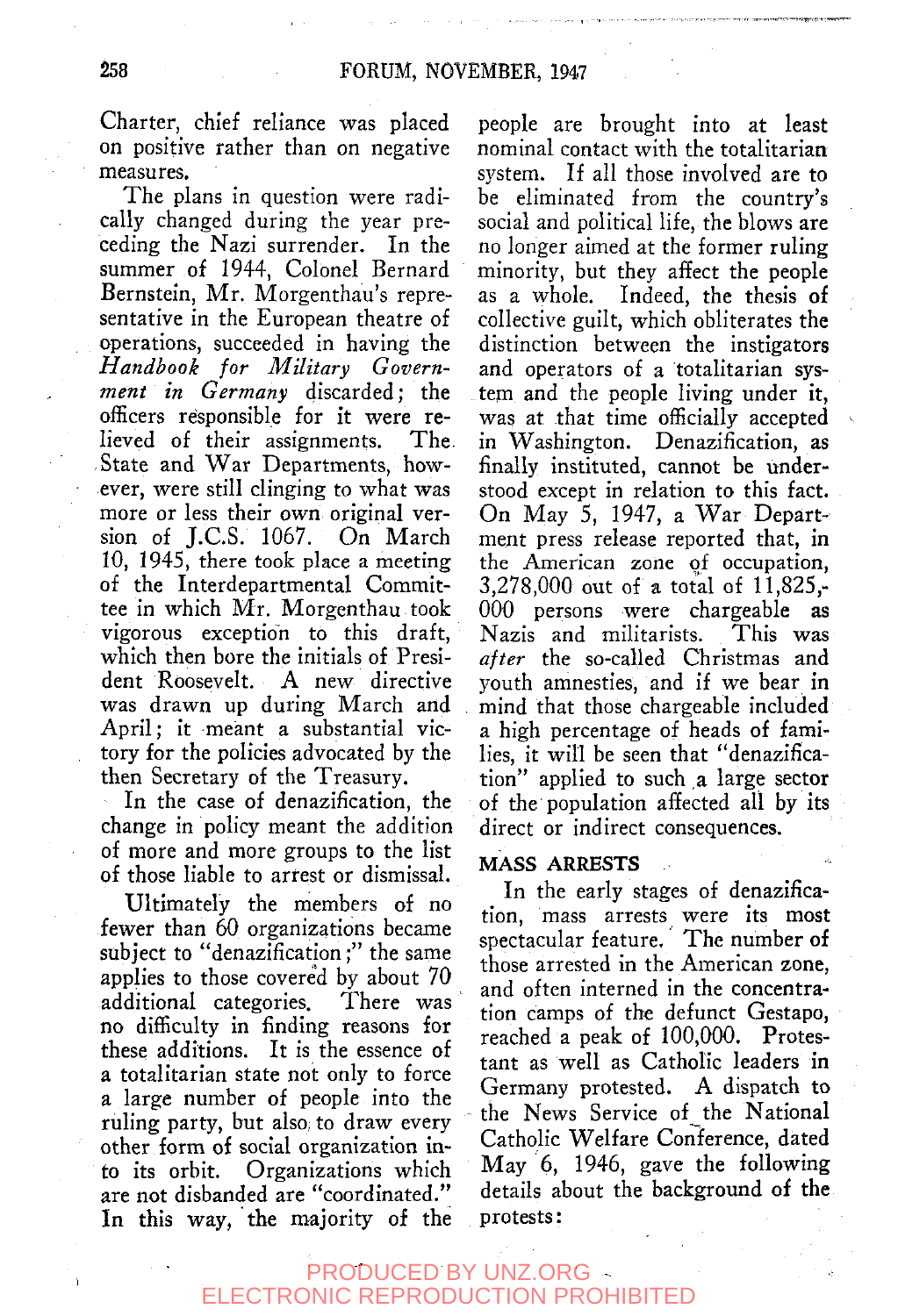Blueprint patterns thus are .applied perfunctorily even to people who have produced dependable witnesses and ample evidence to prove their consistent hostility to and active resistance against the Nazi regime. There are instances of Catholics and even members of religious orders, who were interned months ago under American, British or French military orders without ever having been given a hearing and often without being granted the privilege of communicating with their families and friends. Agencies such as • the Army's Counter-intelligence Corps, sometimes operating with methods that senior military government officers have termed caustically as those of 'junior G-men,' frequently have perpetrated arrests wantonly. Commanding officers have admitted to this correspondent that people often are hired as special agents who lack experience and a sense of discretion, and even people motivated by petty instincts of revenge and personal hatred who hardly had gone through the most elementary training for so delicate and responsible a job.

These facts may come as a surprise to many of the readers of this article. It should, however, be borne in mind that arrests without warrant, and without *habeas corpus*  were and still are quite "legal." The Potsdam declarations—^preceded, in this respect as in others, by a corresponding provision in the final version of J.C.S. 1067—provided that the military authorities could arrest not only members of certain groups, but also "any other persons dangerous to the occupation and its objectives." Thus anyone could be arrested without redress. Strange incidents occurred. There was a provision that people arrested as members of a certain group were not to be released under any circumstances. In this case as in others, some arrests were due to mistaken identity. When the facts were uncovered, the military authorities first professed to be helpless, and changed their attitude only after a well-known American journalist threatened to publicize the errors made. The situation is unsatisfactory even in the case of those who were arrested for good reason. Tens of thousands of them have now been held for more than two years. During this time no effort was made to re-educate those who might have proved redeemable. All, including many able-bodied men, were kept in idleness and fed at public expense, in spite of the fact that a scarcity of labor developed, and that properly supervised reconstruction work was the least which those really guilty could have done in expiation for their deeds.

Removals from office *were,* of course, more numerous than arrests. At first, they were, for the most part, limited to public employment where they did not fail to produce their share of unexpected results. In one Bavarian district it was found, for example, that more than 90 per cent of the judges were members of the Nazi party and had as such been summarily removed from office. This, of course, implied that they could not be employed except as ordinary laborers, and that they might be expelled from their homes. The high percentage of party members seemed strange to the legal divi-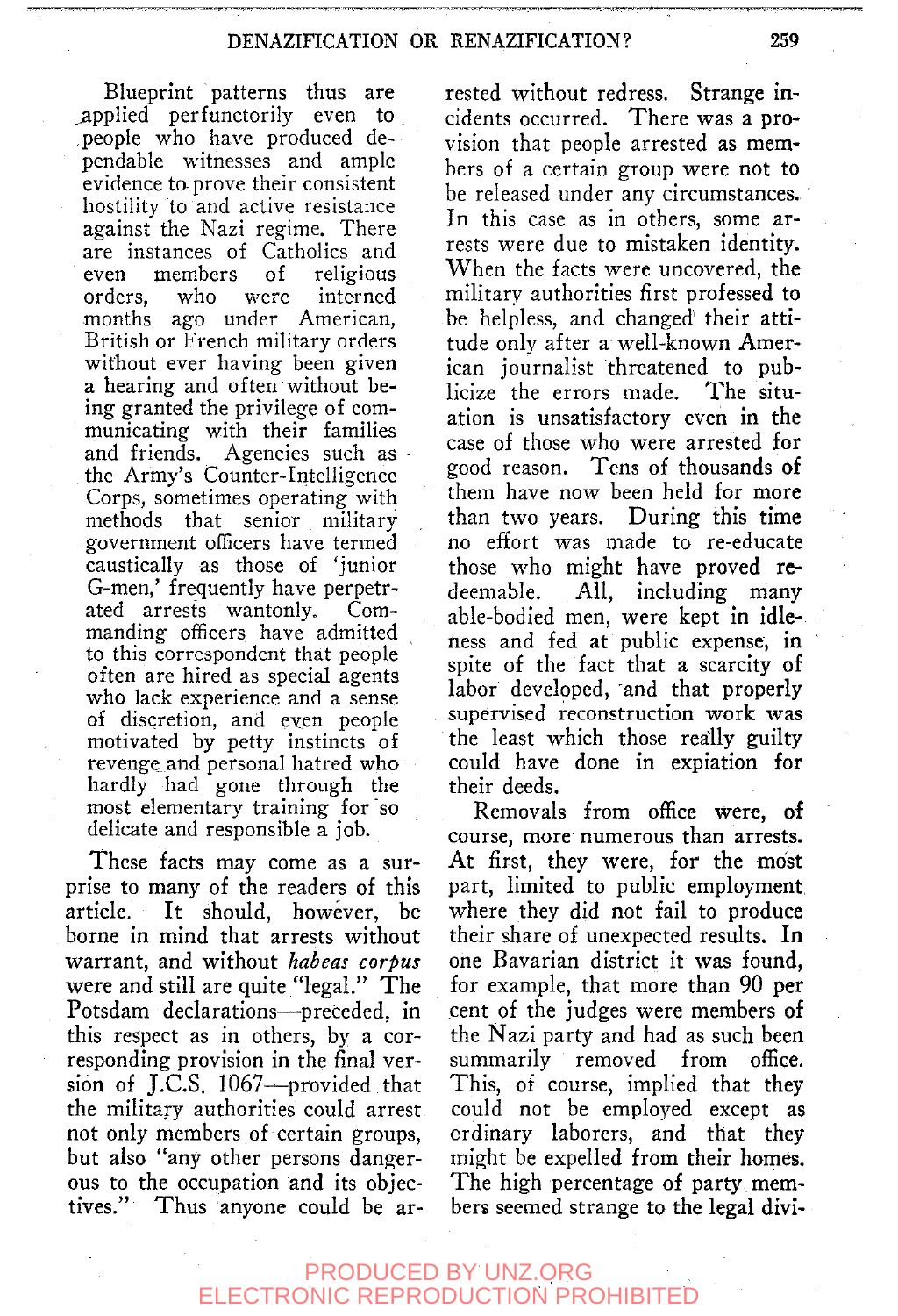sion of the Military Government. Investigation revealed that the Nazi boss of this particular area had wanted money in order to build himself a palatial office building. So he went to see Hitler, and after his return he called a meeting of all court employees from janitors to judges. He told them: "Our beloved Feuhrer is very pleased with the work which we are doing in this district and, as a result, he has conferred upon all of you the honor of membership in the party. Heil Hitler!" All had to pay their initiation fees and their dues, and the palace was built. The prompt action of the legal division of the Military Government secured redress in this instance; the case of each justice was investigated separately, and a decision made upon his personal merits, which made possible the reinstatement of the majority of the judges.

#### SCHOOLS

In Germany, practically all teachers, from the grade schools to the universities, were public officials. The *Report of the United States Education Mission to Germany*  contains these remarks on the denazification of schools:

Meanwhile children have not stopped coming to school age,<br>nor will they stop. So the nor will they stop. schools had to face and will have to face their basic problem of educating all German children with a professional personnel inadequate in both quality and<br>quantity. Nor is recruitment Nor is recruitment ready even if it were more ready than it is. For the time lag between recruitment and graduation of new teachers, many former teachers who are almost

certain to be exonerated by the courts remain idle, their function unperformed, and their plight an easy focus of community discontent.

Removals *oi* people from their positions in professional and business life were, in many ways, more important in their immediate effects than removals from administrative or teaching positions. Large-scale dismissals of all kinds of employees in industry are the result of the socalled "Law No. 8" which was promulgated, and became effective (and some also say, conceived and drafted) on September 26, 1945. Those dismissed could not be reemployed except as ordinary laborers. Neither Potsdam nor J.C.S. 1067 made such sweeping prohibitions necessary. Mr. Laird Bell, the former Deputy Director of the Economic Division of the Military Government, in a lecture delivered before the Chicago Association of Commerce on March 20, 1946, had this to say on the background of this law:

Military Government detachments responsible for their districts as they came in on the heels of the armies had, in order to prevent starvation, to put to use anybody or. thing that they could lay hands on. They wanted the waterworks to pump even if the engineer had been a Nazi. They wanted the railroads to run despite the fact that probably 90 per cent of the personnel were party members.

But immediately a clamor arose from this side of the water that Military Government was not being tough enough. Now if there's anything that insults a regular Army officer, it is the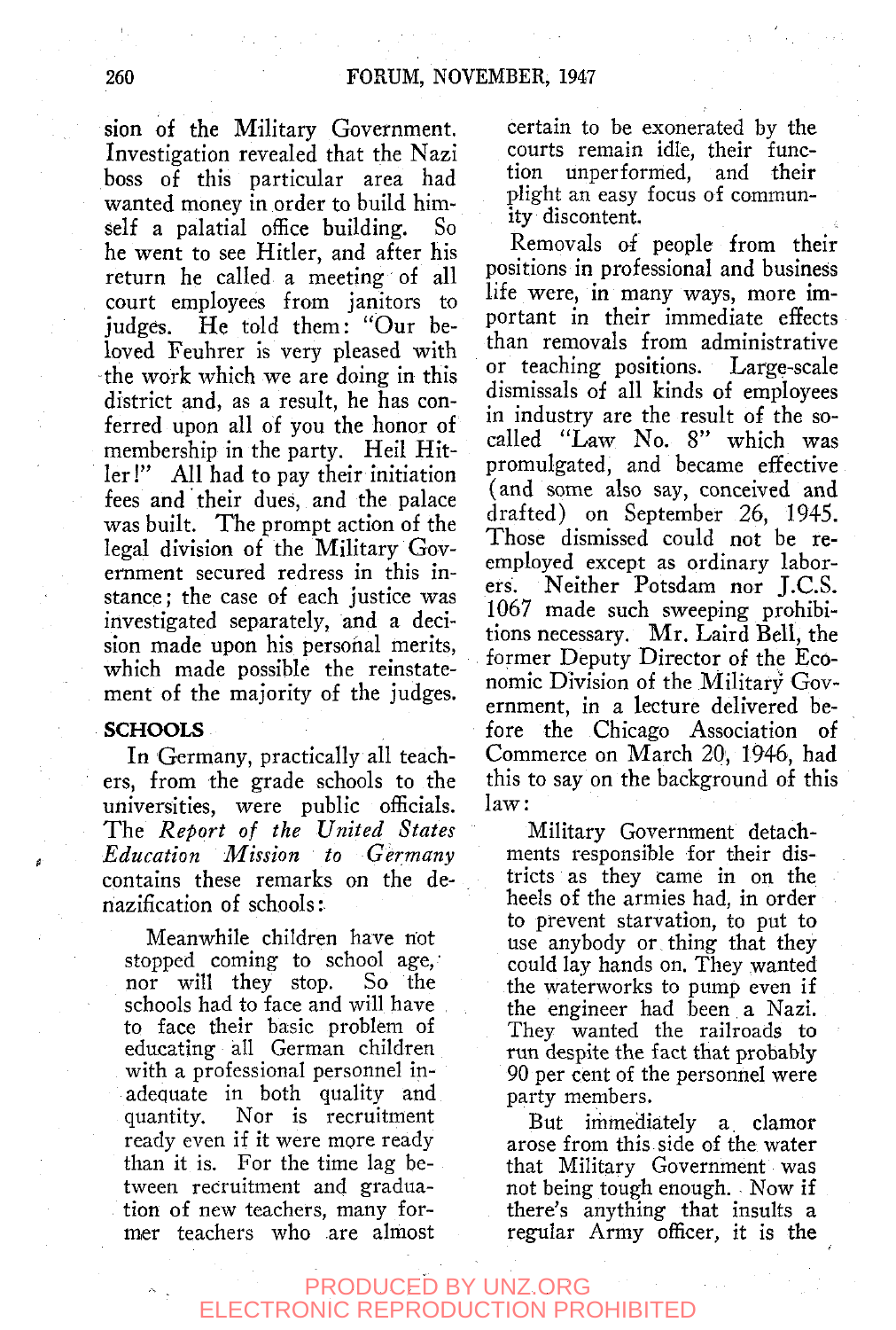charge that he is not being tough. So whenever a newspaper at home used those dreadful words, something violent had to be done about it in Germany next day. Steps of increasing severity were taken—drastic and showy if possible or at least accompanied by a press release. But still the press was not satisfied.

 $\mathcal{B}^{\text{max}}_{\text{max}}$  with  $\mathcal{B}^{\text{max}}_{\text{max}}$  is a set of  $\mathcal{B}^{\text{max}}_{\text{max}}$  ,  $\mathcal{B}^{\text{max}}_{\text{max}}$  ,  $\mathcal{B}^{\text{max}}_{\text{max}}$  ,  $\mathcal{B}^{\text{max}}_{\text{max}}$ 

I might, pause here to consider a phenomenon that puzzled me a great deal in Germany, the sensitiveness of the professional military man to criticism in the press. Here are men secure in their jobs, always able to justify ' themselves as simply carrying out orders from higher authority, supposedly above the heat and fury of political controversy; you would think' they might be somewhat immune to press criticism. But the smallest article in an obscure journal seemed to agitate the high com-<br>mand as the mouse is supposed to trouble the elephant. And another phenomenon that went. with this was the bloodthirstiness of the so-called liberal press. They seemed to feel any deviation from the Morgenthau line was somehow wicked, and the combination of military jumpiness and the willingness of the minor press to take advantage of it had the effect of making our application of our punitive policy self-consciously harsh.

Examples testifying to the detrimental effects of this law could be multiplied. Inasmuch as coal producmultiplied. Inashuell as coal production is of such crucial importance not only to Germany, but to all of Europe, it is interesting to note that the report of a British parliamentary committee which visited Germany in the summer of 1946 contains this



Buxck in *The Chicago Times*  "HIS" DISH"

sentence: "No man, for instance, who has been a Nazi can in 1946 be a technician in a mine, whereas, in 1945, no man could be a technician in a mine unless he was a Nazi." Or take the fact that in the American zone more than 10,000 railroad employees, mostly technical personnel, such as engineers and brakemen were dismissed on the same day. It was generally anticipated that the result would be a lowering of both the efficiency and the safety of the railroads, a fact which must be evaluated in combination with the circumstance that, in the summer of 1947, the bottleneck in transportation became as bad as, if not worse, than, the bottleneck in the production of coal. Besides, even if a locomotive engineer or, for that matter, a postman, had been a Nazi (provided that he was not a criminal, or a notorious Nazi) is that reason to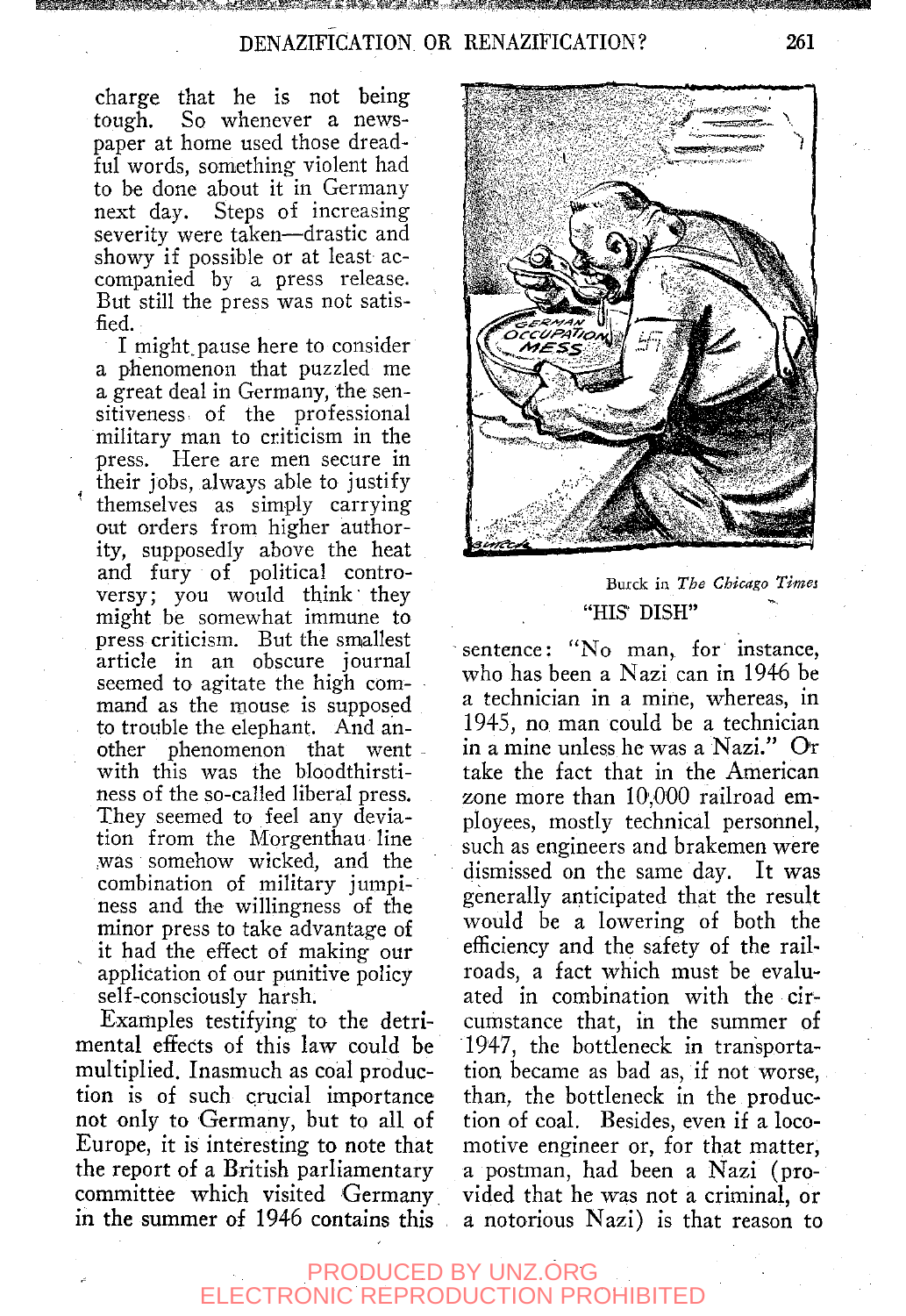expect political danger from his continued employment?

So far as the professions are concerned, consider the example given by Lord (formerly Sir William) Beveridge in his booklet, "An Urgent Message from Germany:" "A gent Message from Germany:" British officer concerned with public health named me as one of his difficulties that nearly all the best surgeons and medical specialists in his region were behind our bars. The best occulist in Hamburg is no longer allowed to save people from blindness." Lord Beveridge concludes : "The policy of de-Nazification that we accept in Potsdam is a policy fit only for a totalitarian state." Another observer, Dr. Hans von Hentig, an exile from Nazi Germany, who is now teaching at the University of Iowa, commented: "Former surgeons now make chairs; former judges paint dolls; university teachers pluck hops or repair fences. The ones hardest hit, on the basis of party membership, are the grade school teachers. Hundreds of thousands of them have sunk into a sub-proletarian existence."

It will be said that the entire program of denazification has now been handed over to the Germans, and that it is up to them to administer it in such a way as to exclude injustice. Essential provisions, however, of the so-called "Law for Liberation from National Socialism and Militarism" were not contained in the German draft; considerable pressure had to be brought to bear on the German leaders before they could be induced to accept the American program. The German objections, which are shared by a great many of our own officials, center on the following provisions: first of all, in the appendix of the law there reappears the large list of organizations and categories which had been drawn up in Washington at a time when wartime passions had reached their peak. Some of these groups do not belong there on any count; others should be eliminated because the task involved cannot be handled properly as long as it is not reduced to reasonable proportions. The *Spruchkammern* can handle tens of thousands of cases, but not millions. Second, those covered by the provisions of the law are presumed to he guilty unless they prove themselves innocent. This is contrary to the rules of criminal procedures prevailing in countries where the common law applies. In other countries, to be sure, the opposite rule obtains, but then this is hardly a commendable feature of their legal system, and besides, in the past (always, of course, excluding dictatorships) the practical handling of indictments and trials greatly mitigated the evils inherent in this rule. Careful investigation of every single case preceded an indictment. In the case of denazification, indictment is brought against millions without previous investigation. Third, when a German *Spruchkammer* classifies people as mere followers, or as anti-Nazis, the special branch of the military government may review their cases and often does. This prolongs uncertainty, and is contrary to the professed intention of "dumping it all into the laps of the Germans."

A great many additional details could be mentioned, and some of the oddities characteristic of the operation of the law could be related.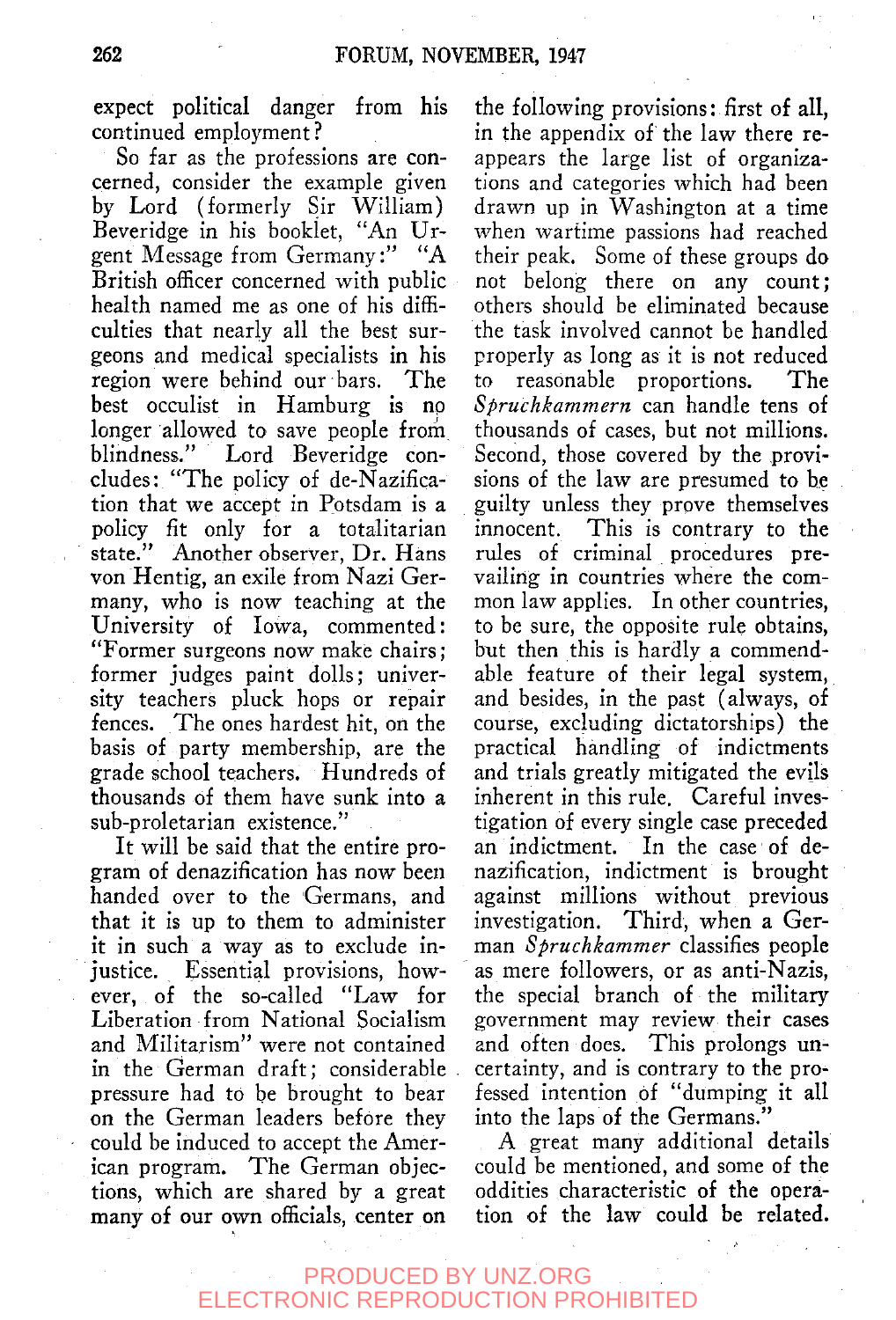Suffice it to say that the task handed to the *Spruchkammern* is so vast that some have calculated that their work will not be completed before the year 2000. Optimists are willing to cut the time in half, but those deprived of their positions, their homes, and of higher rations may be forgiven if they are not impressed with the difference in the estimates. Irrevocably, harm has already been done; much more harm will be done unless a drastic change is adopted without delay. Men who were on the spot have left no doubt about this necessity. Professor Max Rheinstein of the University of Chicago, a member of the Legal Division of the Military Government, made the following remarks in the course of a talk which Senator Morse inserted into *The Congressional Record* of March 31 :

Economic rehabilitation is delayed and the millions of outcasts are being welded into a solid block of malcontents and desperadoes who are driven back to nazism or driven into it for the first time . . . Our denazification methods are making martyrs of inconsequential little fellows, are hitting too many wrong people, bar the road toward conversion of the former Nazi who has learned his lesson, retard economic rehabilitation, thus prolong semi-starvation, i.e., the worst possible climate for democracy, and are driving into sterile hatred and resentful opposition millions of people who might otherwise have been sincere democrats.

The point has now been reached where diplomatic necessities have added their weight to that of the arguments set forth above. In

August, an order was issued by the supreme commander of the Russian forces in Germany, which not only stated that denazification had been completed in the Russian zone, but provided that the vote was to be restored to all former Nazis who had not "participated in crimes against the peace and the security of other peoples or in crimes against the German people." It was, of course, known that the Russians did not take denazification too seriously—in fact no one took it quite seriously except the Americans—but this particular order went a great deal farther than could have been expected. It can hardly be understood except as a diplomatic move against the Western powers, whose own countermove was slow to materialize.

What should be done? Aristotle, in his *Constitution of Athens*  reports that, after the overthrow of the tyranny of the Pisistratidae, "the Athenians, with the usual leniency of the democracy, allowed all partisans of the tyrants who had not joined in their evil deeds in the time of troubles, to remain in the city," where, apparently, they were left undisturbed. It might be argued that this policy of "denazification" was eminently successful, assuming that the ultimate aim is "democratization," for Athens was afterwards, with two brief interruptions, a democracy for 170 years.

In the case of Germany, it would indeed be wise to give immediate attention to major offenders and have them brought to justice. This task is now delayed by the necessity to clear the great many little people who will have to be cleared some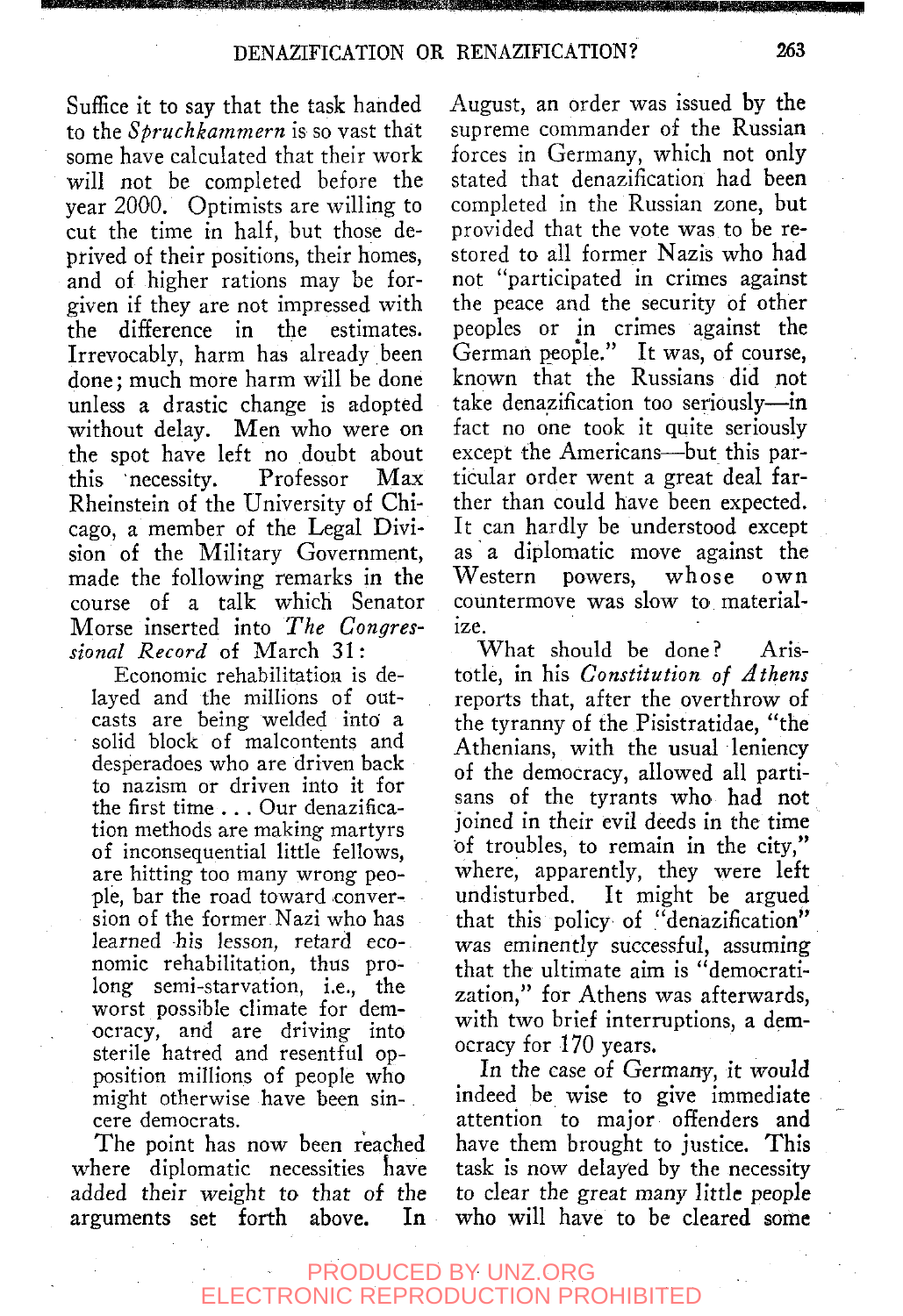time; if a general amnesty were granted in their favor a concentrated effort to deal with criminals and the leading supporters of the Nazi system would become possible. Criminals are easy to identify; in regard to those whose guilt consisted in political acts, a satisfactory definition is difficult. A solution might be found by letting the German authorities frame their\* own measures in regard to political offenders. They might not do too badly. When at the conclusion of the Nuremberg trials von Papen and Schacht were acquitted, a genuine wave of indignation swept over Germany, indicating that the majority of the people were guided by the right instinct. If such feelings can be translated into action, the problem can be solved. That it should be solved by action genuinely originating with the Germans would seem to be required by the fact that when nationals of a country have committed deeds as reprehensible as were committed by Germans under the Nazi system, a people has the duty as well as **the**  right to purge itself of the responsible elements. Moral regenerations can, after all, not come from the outside.

There have recently been reports that General Clay was considering a change in denazification methods which would eliminate the bulk of the little people by having them pay a fine. The willingness to make a change is more important than **the**  method proposed, which might or might not be satisfactory. These reports were immediately followed by protest from well-meaning people in this country who were afraid of leniency to real Nazis. They were not aware of the extent to which "denazification" as now handled has in reality contributed mightily to the renazification. A Congressional investigation, in the course of which all the cards could be laid on the table, would clarify the situation. The average American will not support the present form of denazification if he has access to the facts.

A carefree dealer wanted to borrow \$50,000. "That's a lot of money," said the banker. "Can you give me some kind of a statement?"

**••»» •** 

"Yes," replied the dealer with enthusiasm, "I'm optimistic." **» » »** 

Air travelers arriving in London are no longer permitted to kiss or hug persons awaiting them. Too many use the embrace as a means to smuggle in goods duty-free.

Red-Feather Colbert, famous Chickasaw Indian painter, was the chief attraction at a woman's club dinner. He was dressed in tribal costume, with a necklace of cruel-looking teeth.

"What kind of teeth are they?" asked one of the women.

"Alligator teeth," the Indian replied. \*

"No doubt," the enlightened guest said, "they mean the same to you as pearls do to us."

The Chief smiled. "Well, not quite. Any man can extract pearls from an oyster."